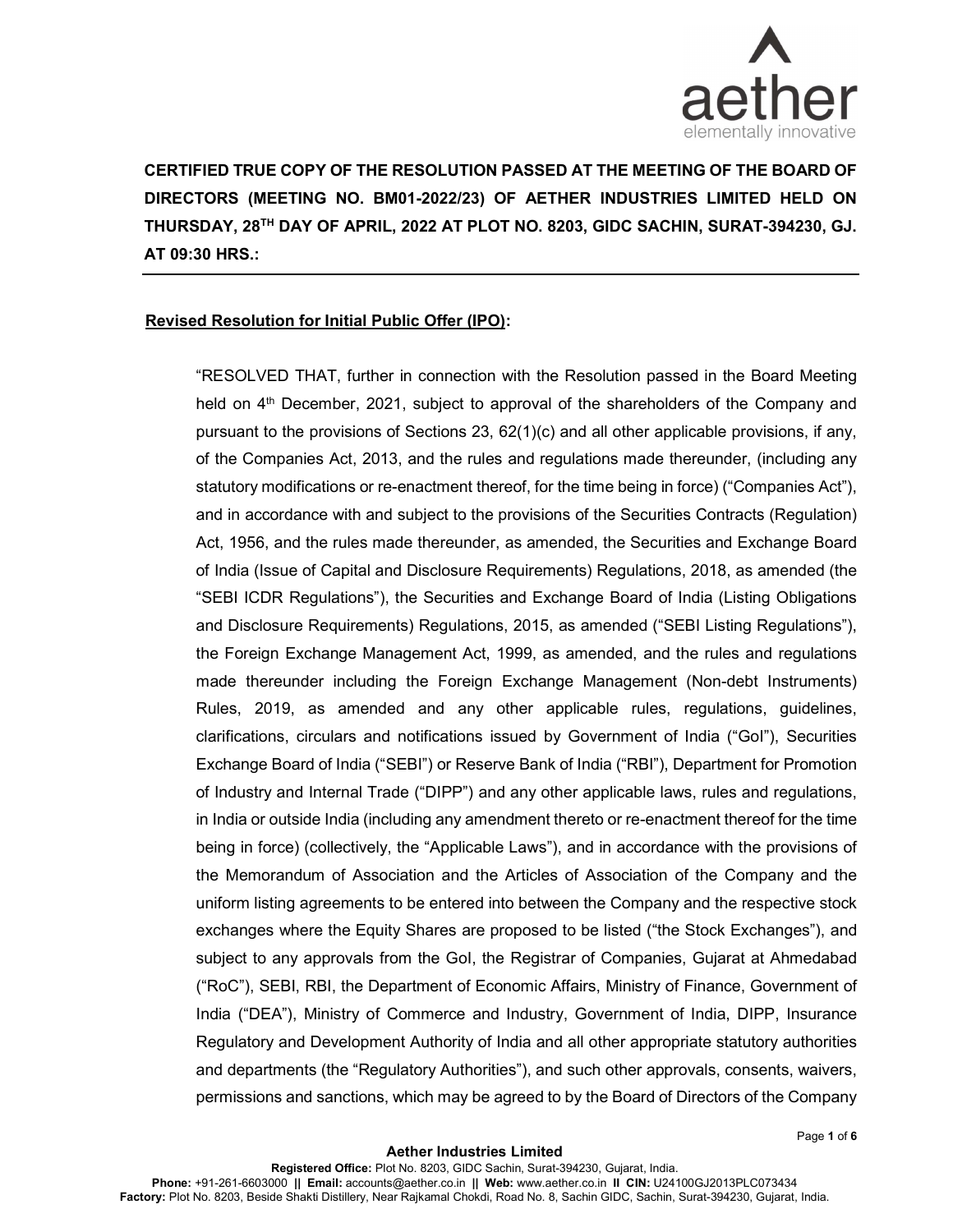

(hereinafter referred to as the "Board" which term shall include a duly authorized committee thereof for the time being exercising the powers conferred by the Board including the powers conferred by this Resolution), the consent and approval of the Board be and is hereby accorded to offer, allot and/or transfer such number of Equity Shares of face value of ₹ 10 each of the Company (the "Equity Shares") aggregating up to ₹ 6,450 million comprising of a fresh issue of up to [●] Equity Shares aggregating up to ₹ 7,750 million by the Company ("Fresh Issue") and an Offer for Sale by existing shareholder of our Company (collectively, the "Selling Shareholders") (the "Offer for Sale" and together with the Fresh Issue, the "Offer"), at a price to be determined in consultation with the Book Running Lead Managers appointed in respect of the Offer ("BRLMs"), by the book building process in terms of the SEBI ICDR Regulations or otherwise in accordance with Applicable Law, at such premium or discount per Equity Share as permitted under Applicable Laws and as may be fixed and determined by the Company in consultation with the BRLMs in accordance with the SEBI ICDR Regulations, out of the authorized share capital of the Company to any category of person or persons as permitted under Applicable Laws, who may or may not be the shareholder(s) of the Company as the Board may, decide, including Anchor Investors and Qualified Institutional Buyers, one or more of the members of the Company, eligible employees (through a reservation or otherwise), Hindu Undivided Families, Foreign Portfolio Investors, Venture Capital Funds, Alternative Investment Funds, Non-resident Indians, State Industrial Development Corporations, Insurance Companies, Provident Funds, Pension Funds, National Investment Fund, Insurance Funds set up by Army, Navy, or Air Force of the Union of India, Insurance Funds set up and managed by the Department of Posts, India, Trusts / Societies registered under the Societies Registration Act, 1860, Development Financial Institutions, systemically important Non-Banking Financial Companies, Indian Mutual Funds, Members of Group Companies, Indian Public, Bodies Corporate, Companies (private or public) or other Entities (whether incorporated or not), authorities, and to such other persons including High Net-worth Individuals, Retail Individual Bidders or other Entities, in one or more combinations thereof and / or any other category of investors as may be permitted to invest under Applicable Laws (collectively referred to as the "Investors") by way of the Offer in consultation with the BRLMs and / or underwriters and / or the stabilizing agent pursuant to a green shoe option and / or other advisors or such persons appointed for the Offer and on such terms and conditions as may be finalised by the Board in consultation with the BRLMs through an offer document, prospectus and / or an offering memorandum, as required, and the decision to determine the category or categories of investors to whom the transfer shall be made to the exclusion of all other categories of investors and in such manner as the Board may in its discretion, deem fit,

## Aether Industries Limited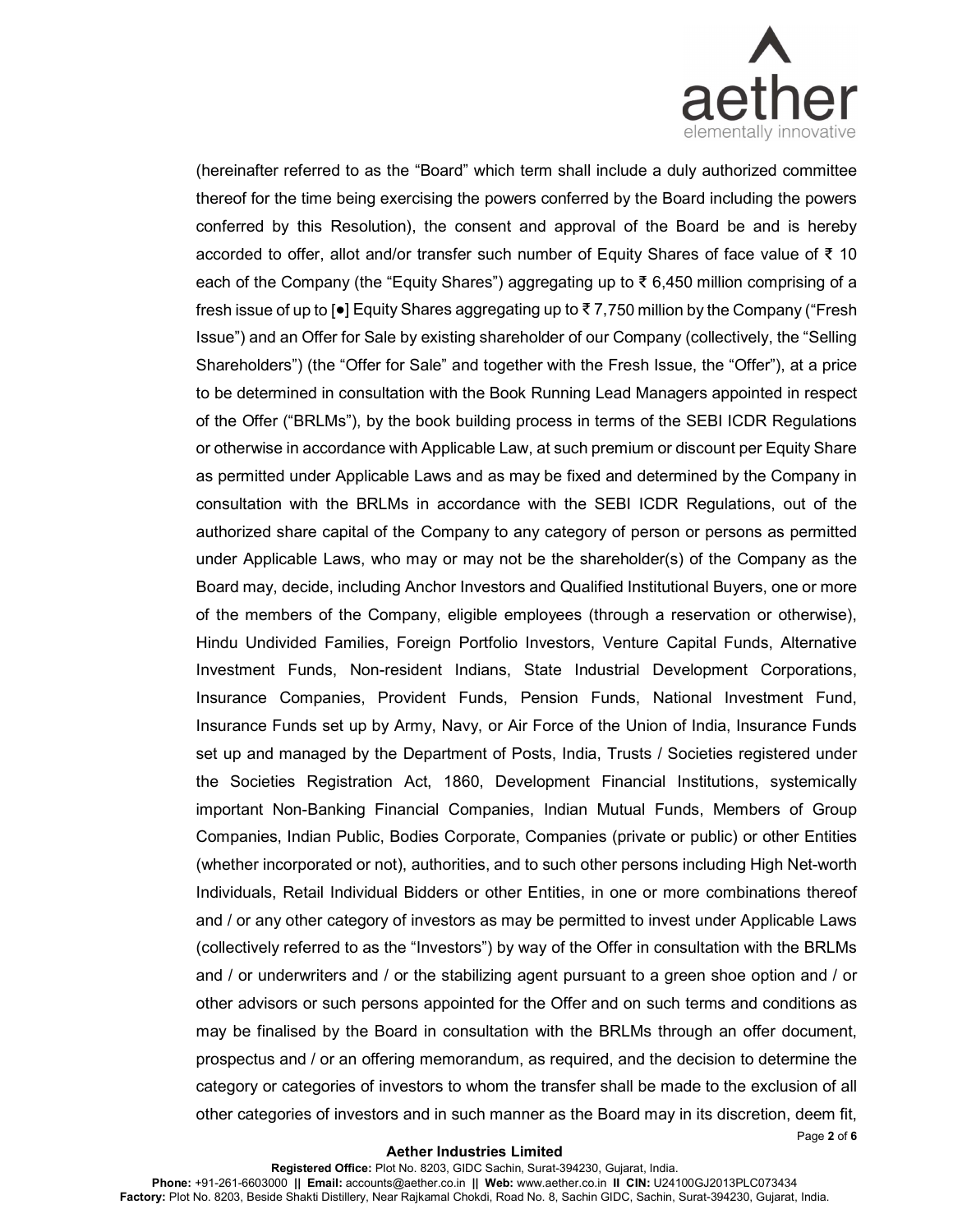

including in consultation with BRLMs, underwriters and/or other advisors as may be appointed for the Offer on such terms as may be deemed appropriate by the Board, and that the Board in consultation with the BRLMs may finalise all matters incidental thereto as it may in its absolute discretion thinks fit. Further, in consultation with the Stock Exchanges an oversubscription, to the extent of 1% of the Offer may be made for the purpose of making allotment in minimum lots, while finalizing the basis of allotment."

"RESOLVED FURTHER THAT the Board may invite the existing shareholders of the Company to participate in the Offer by making an Offer for Sale in relation to such number of Equity Shares held by them, and which are eligible for the Offer for Sale in accordance with the SEBI ICDR Regulations, as the Board may determine in consultation with the BRLMs and the Selling Shareholders (to the extent applicable), subject to the consent and approvals from SEBI, GoI, RBI, RoC, the DEA, Ministry of Commerce and Industry, Government of India, DIPP, Insurance Regulatory and Development Authority of India and the Stock Exchanges, and / or such other approvals, permissions and sanctions of all other concerned Regulatory Authorities, if and to the extent necessary, and subject to such conditions and modifications as may be prescribed in granting such approvals, permissions and sanctions, at a price to be determined by the book building process in terms of the SEBI ICDR Regulations, for cash at such premium per share as may be fixed and determined by the Company in consultation with the BRLMs, to such category of persons as may be permitted or in accordance with the SEBI ICDR Regulations or other applicable law, if any, as may be prevailing at that time and in such manner as may be determined by the Board in consultation with the BRLMs and / or underwriters and / or other advisors or such persons appointed for the Offer."

"RESOLVED FURTHER THAT the Board be and is hereby authorized on behalf of the Company to make available for allocation a portion of the Offer to any category(ies) of persons permitted under Applicable Law, including without limitation, eligible employees (the "Reservation") or to provide a discount to the issue price to retail individual bidders or eligible employees (the "Discount"); and to take any and all actions in connection with any Reservation or Discount as the Board may think fit or proper in its absolute discretion, including, without limitation, to negotiate, finalize and execute any document or agreement, and any amendments, supplements, notices or corrigenda thereto; seek any consent or approval required or necessary; give directions or instructions and do all such acts, deeds, matters and things as the Board may, from time to time, in its absolute discretion, think necessary,

Page 3 of 6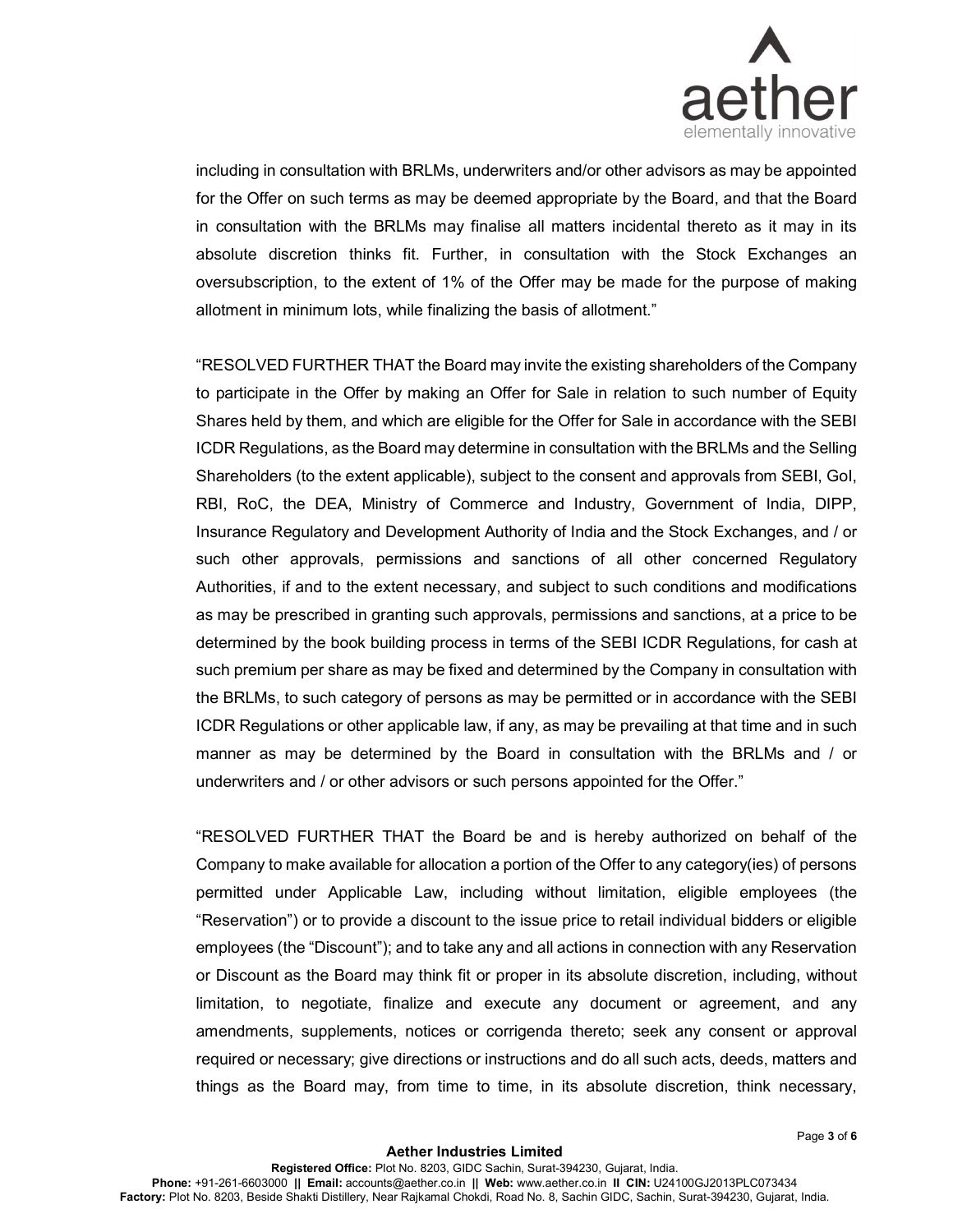

Page 4 of 6

appropriate, or desirable; and settle any question, difficulty, or doubt that may arise with regard to or in relation to the foregoing."

"RESOLVED FURTHER THAT subject to the approval of shareholders in an Extra Ordinary General Meeting, in accordance with the provisions of Sections 23, 62(1)(c), 42 and any other applicable provisions, if any, of the Companies Act, 2013, in-principle approval of the Board is hereby accorded to allot up to 20,24,921 Equity Shares for an amount aggregating up to ₹ 1,300 million, to certain investors prior to filing of the red herring prospectus with SEBI ("Pre-IPO Placement"), at such other price as the Board may, determine, in consultation with the BRLMs, underwriters, placement agents and / or other advisors, in light of the then prevailing market conditions and in accordance with the Companies Act, 2013, the SEBI ICDR Regulations and other applicable laws, regulations, policies or guidelines. In the event of happening of Pre-IPO Placement, the size of the Offer would be reduced to the extent of Equity Shares issued under Pre-IPO Placement."

"RESOLVED FURTHER THAT the Equity Shares issued or transferred pursuant to the Offer shall be listed at one or more recognized stock exchanges in India."

"RESOLVED FURTHER THAT the Equity Shares transferred pursuant to the Offer for Sale shall be subject to the Memorandum of Association and the Articles of Association of the Company, as applicable and shall rank pari passu in all respects with the existing Equity Shares of the Company including rights in respect of dividend."

"RESOLVED FURTHER THAT all monies received out of the Offer shall be transferred to a separate bank account referred to in Section 40(3) of the Companies Act, 2013, and application monies received pursuant to the Offer shall be refunded within such time, as specified by SEBI and in accordance with applicable law, or the Company and/or the selling shareholders shall pay interest on failure thereof, as per applicable law."

"RESOLVED FURTHER THAT for the purpose of giving effect to the above resolutions and any transfer of Equity Shares pursuant to the Offer, the Board and any other committee thereof, in consultation with the BRLMs, be and is hereby authorized to determine the terms of the Offer including the class of investors to whom the Equity Shares are to be transferred, the number of Equity Shares to be transferred in each tranche, issue price, premium amount, discount (as allowed under Applicable Laws), listing on one or more Stock Exchanges in India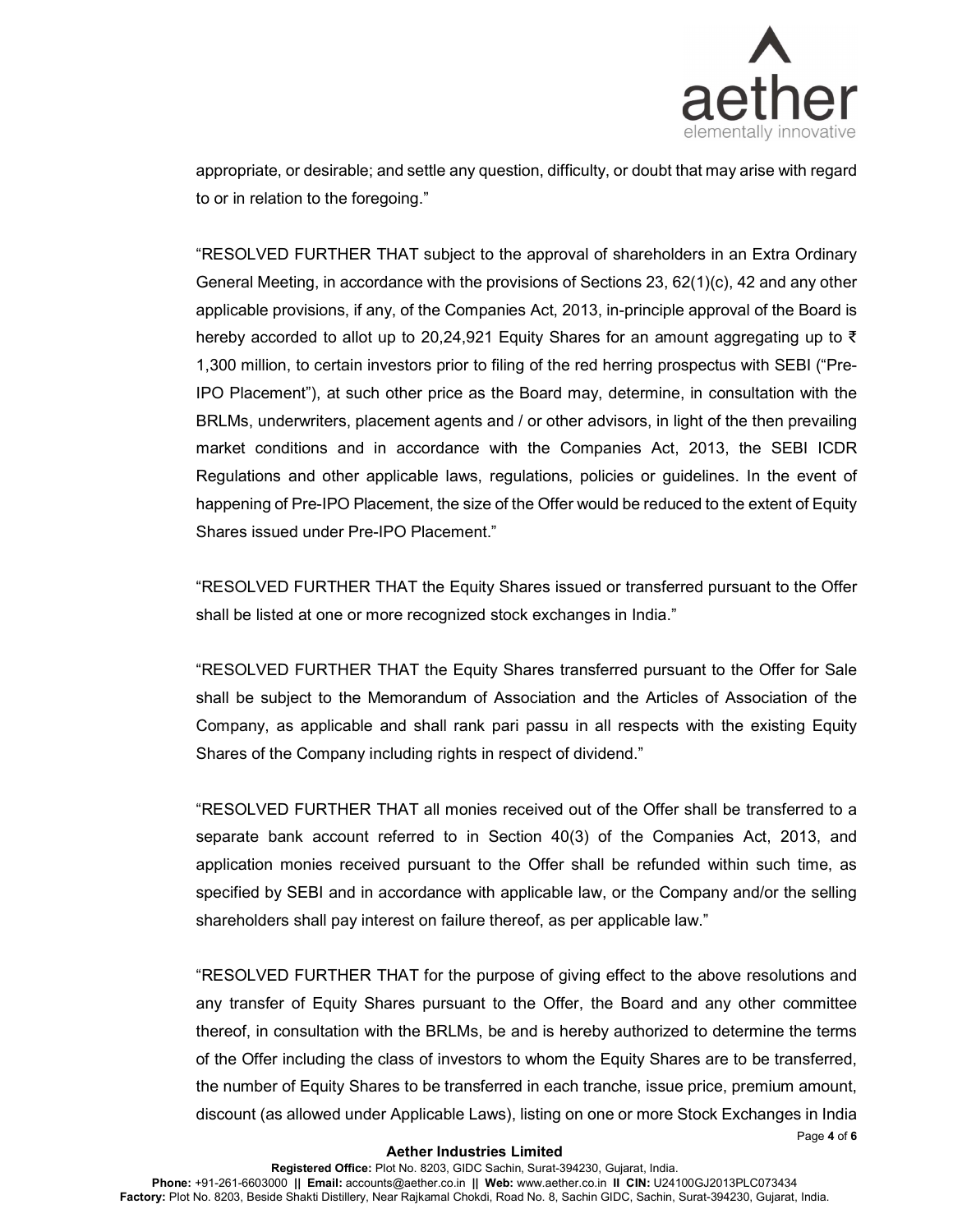

as the Board in its absolute discretion deems fit and do all such acts, deeds, matters and things and to negotiate, finalize and execute such deeds, documents agreements and any amendment thereto, as it may, in its absolute discretion, deem necessary, proper or desirable including arrangements with BRLMs, underwriters, escrow agents, legal advisors, etc., to approve incurring of expenditure and payment of fees, commissions, brokerage, remuneration and reimbursement of expenses in connection with the Offer and to settle or give instructions or directions for settling any questions, difficulties or doubts that may arise, in regard to the offering, Offer, transfer of the Equity Shares and such other activities as may be necessary in relation to the Offer and to accept and to give effect to such modifications, changes, variations, alterations, deletions and/or additions as regards the terms and conditions as it may, in its absolute discretion, deem fit and proper in the best interest of the Company and the Offer, without requiring any further approval of the members and that all or any of the powers conferred on the Company and the Board pursuant to these resolutions may be exercised by the Board or such Committee thereof as the Board may constitute in its behalf."

"RESOLVED FURTHER THAT subject to compliance with Applicable Laws, such Equity Shares as are not subscribed may be disposed of by the Board in consultation with the BRLMs to such persons and in such manner and on such terms as the Board in its absolute discretion thinks most beneficial to the Company including offering or placing them with Banks / Financial Institutions / Investment Institutions / Mutual Funds / Bodies Corporate / such other persons or otherwise."

"RESOLVED FURTHER THAT in connection with any of the foregoing resolutions, the members of the Board and such other persons as may be authorized by the Board, on behalf of the Company, be and are hereby severally or jointly authorized to execute and deliver any and all other documents, papers or instruments, issue and provide certificates and to do or cause to be done any and all acts or things as may be necessary, appropriate or advisable in order to carry out the purposes and intent of the foregoing Resolutions for the Offer; and any such documents so executed and delivered or acts and things done or caused to be done shall be conclusive evidence of the authority of the Company in so doing and any document so executed and delivered or acts and things done or caused to be done prior to the date hereof are hereby ratified, confirmed and approved as the acts and deeds of the Company, as the case may be."

Page 5 of 6